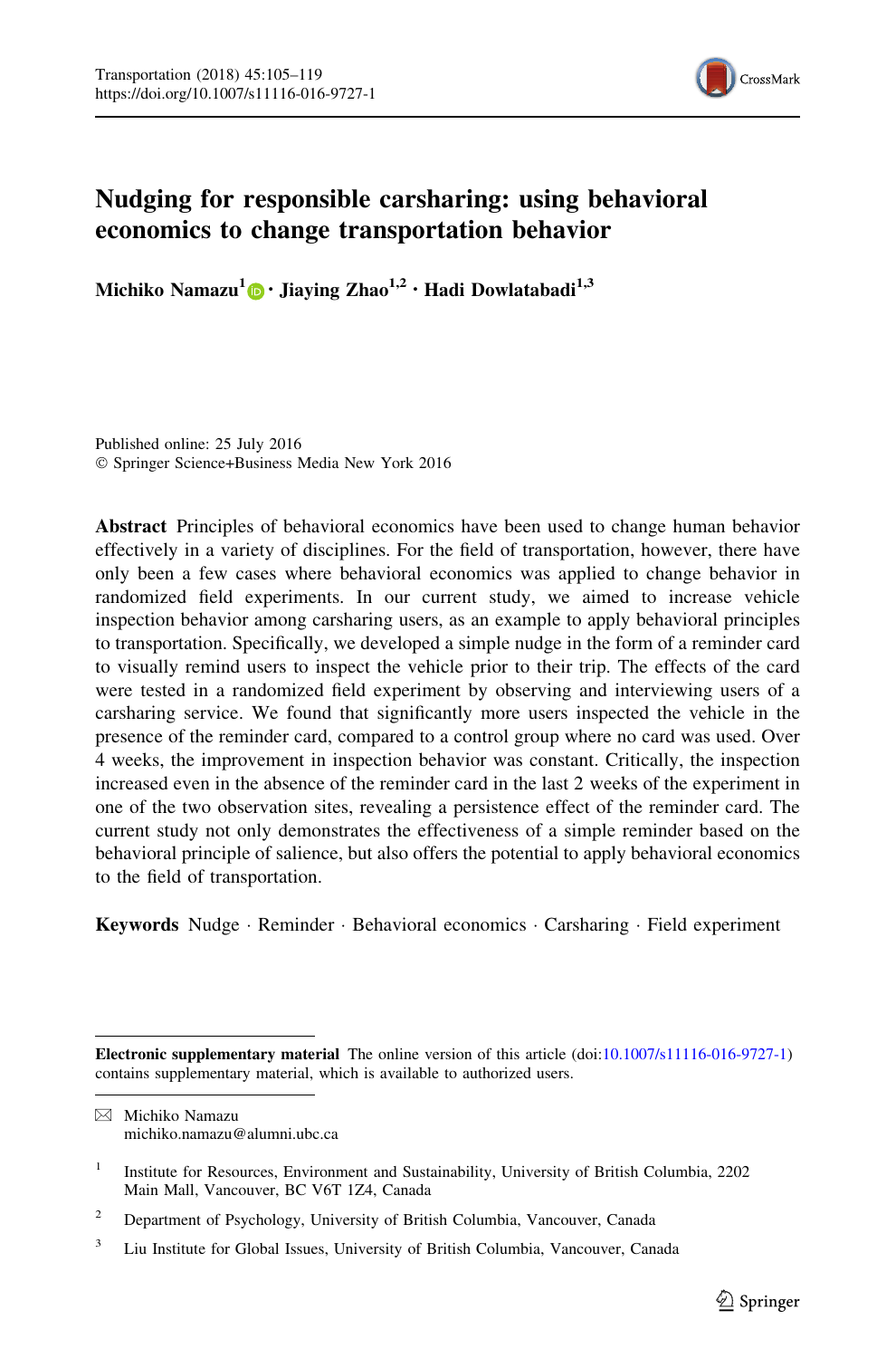## Introduction

Standard economic theory assumes that humans behave in fully rational ways, hold stable and consistent preferences, and are able to consider all possible options and make the best choice. Since prospect theory (Kahneman and Tversky [1979\)](#page-12-0), behavioral economics emerged as a new field, challenging basic assumptions of economic theories and providing a more valid model of human behavior. Specifically, behavioral economics not only describes how people systematically deviate from predictions from standard economic theory, but also explains why these deviations occur based on psychological principles. For example, models of behavioral economics assume that human rationality is bounded, and despite having the best intentions, people often behave in impulsive and myopic ways, lack self-control, have limited attention and memory, and yield to social pressure (e.g., Kahneman [2003](#page-12-0); Schultz et al. [2007](#page-13-0); Simon [1982;](#page-13-0) Thaler [1980](#page-13-0); Thaler and Shefrin [1981\)](#page-13-0).

These psychological insights provide a deeper understanding of human behavior, and more importantly, allow the development of simple, cost-effective interventions that can have large impacts. These interventions, called nudges (Sunstein [2014](#page-13-0); Thaler and Sunstein [2009\)](#page-13-0), have been designed to change behavior in a number of domains, such as medical adherence (Mahtani et al. [2011\)](#page-13-0), physical exercise (Newton et al. [2009](#page-13-0)), healthy eating (Wisdom et al. [2010](#page-13-0)), retirement savings (Thaler and Benartzi [2004\)](#page-13-0), energy consumption (Allcott and Mullainathan [2010](#page-12-0)), voting (Nickerson and Rogers [2010](#page-13-0)), and charitable donation (Slovic et al. [2011\)](#page-13-0).

However, few nudges have been developed and tested in the field of transportation (Metcalfe and Dolan [2012\)](#page-13-0). The overall goal of our current study is to demonstrate that principles of behavioral economics can be used to design a nudge to change human behavior relevant to transportation. To achieve this goal, we focused on carsharing as a case study, where a randomized field experiment was conducted to examine the effects of a nudge on the behavior of carsharing users.

One specific problem common to carsharing services is that the users often do not inspect the vehicle before starting their trip, resulting in unreported damages to the vehicle and compromising the vehicle and driver safety. Standard economic theory would suggest that the failure to inspect the vehicle is due to a lack of knowledge about the benefits of inspection, or a lack of awareness of the obligation to inspect. A behavioral economic view would suggest that the failure of inspection is due to limitations in memory and attention, or external factors such as being in a rush, but not due to a lack of knowledge or intention. We first conducted an observation study and an interview to understand reasons for neglecting the inspection. As our interview suggests, most users are aware that it is their obligation to inspect the vehicle before their trip, and yet they fail to inspect the car because of other reasons.

From a behavioral economic perspective, we developed a nudge in the form of a reminder card placed on the windshield of the vehicle, in order to remind users to inspect the car before their trip. A number of previous studies have suggested the benefits of reminders on behavior change. For example, text message reminders increased the application for student aid among college students by 12 % (Castleman and Page [2015\)](#page-12-0); increased adherence to medication by over 10 % (Hardy et al. [2011;](#page-12-0) Pop-Eleches et al. [2011;](#page-13-0) Vervloet et al. [2012](#page-13-0)); increased savings by 6 % (Karlan et al. [2016](#page-12-0)); and increased physical activity by 26 % (Newton et al. [2009](#page-13-0)).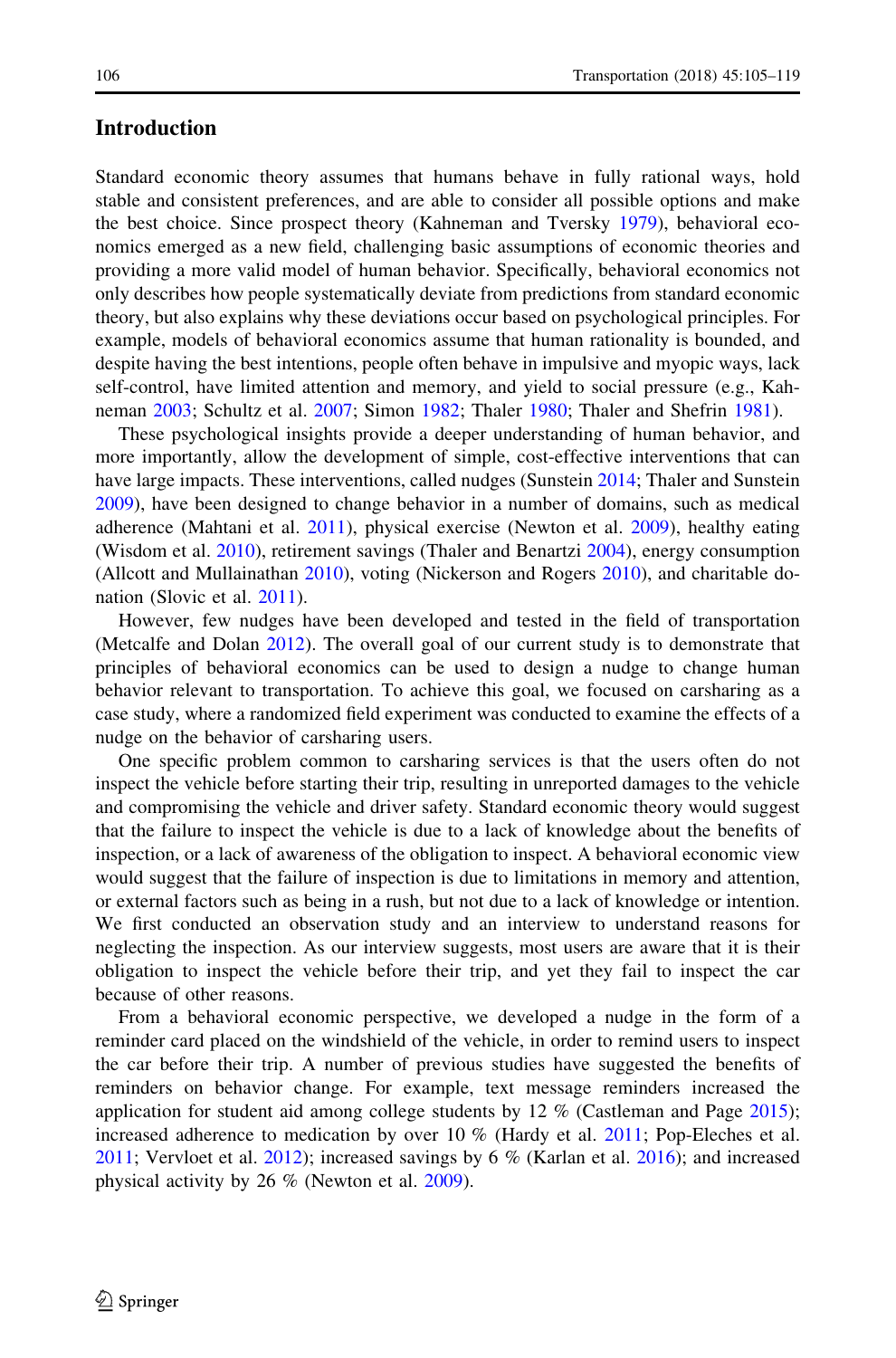## A case study—carsharing

Carsharing is a type of short-term car-rental service and has become increasingly popular over the last few decades (Shaheen and Cohen [2013a](#page-13-0), [b\)](#page-13-0). Carsharing was first launched in the late 1940s in Switzerland (Shaheen et al. [1999\)](#page-13-0), and has since then expanded to 27 countries over five continents (University of California Berkeley Transportation Sustainability Research Center [2015\)](#page-13-0). In 2014, more than 1,600,000 users shared more than 24,000 vehicles in North America alone (Shaheen and Cohen [2014](#page-13-0)). This enormous growth accompanies significant improvements in convenience, affordability, and flexibility in rental car usage (Brody and Pureswaran [2015](#page-12-0); Lamberton and Rose [2012;](#page-12-0) Rifkin [2001\)](#page-13-0).

One critical difference between carsharing and conventional car-rental is that carsharing is entirely self serviced, including vehicle reservation, pick-up, and return. While conventional car-rental services require customers to pick up cars at a staffed service office, most carsharing vehicles are kept at unmanned locations where users pick-up and drop-off the vehicle without any interaction with the carsharing organizations' staff. This also means that when using a carsharing vehicle, there is little provider monitoring to check on vehicle condition and attribute damages, say from a collision during the use period, to the driver of record. Instead, most carsharing organizations rely on users to inspect the vehicle before they begin their trip, and report pre-existing damage to the vehicle or self-report any damage that may have occurred during their rental period (e.g., car2go [2015;](#page-12-0) Zipcar [2015](#page-13-0)).

Despite the shared responsibility and the absence of provider monitoring of vehicle condition in carsharing, there is a lack of trust among carsharing members (Bardhi and Eckhardt [2012\)](#page-12-0). In fact, carsharing organizations are struggling to make their users inspect cars and report damages in a timely fashion. Modo, the first carsharing co-op in North America has repeatedly reminded its members the necessity and importance of vehicle inspection and damage reporting (Modo the Car Co-op [2015\)](#page-13-0). The CEO of a carsharing company in Canada also stressed that the lack of vehicle inspection and damage reporting can pose serious safety and security risks (Brown and Winter [2015](#page-12-0)). The lack of inspection makes it difficult to trace the specific driver who caused the damage. The user obligation to inspect vehicles is one of the characteristics distinguishing carsharing from car-renting services; however, this characteristic increases the difficulty in managing carsharing service (Kahan [2012\)](#page-12-0).

Given this context, we apply principles of behavioral economics to nudge inspection behavior among carsharing users. In this study, we focused on a one-way carsharing service provided by a company called car2go. The car2go service was introduced in Vancouver, the study area, in 2011 (CNW Canada Ltd. [2012\)](#page-12-0). Car2go has three distinctive features: one-way rental, a two-seater vehicle, and per-minute payment system. According to user instructions, the procedure for using a car2go vehicle involves the following steps: (1) find a car2go vehicle; (2) place the membership card on the card reader located on the windshield; (3) during the account activation period which takes 15–20 s, inspect the vehicle by walking around all four sides of the vehicle; (4) answer questions regarding the interior and exterior conditions of the car, and report damages if found; and (5) start the trip. The importance of vehicle inspection before starting a trip is explicitly stated on the user agreement (car2go [2014](#page-12-0)b), and missing damage reports ''can result in that Member being held responsible for the repair or cleaning of the vehicle'' (car2go [2014](#page-12-0)b). Completing an inspection is beneficial for users in order to avoid safety issues and being mistakenly charged for repairs. Rationally, users should be motivated to conduct the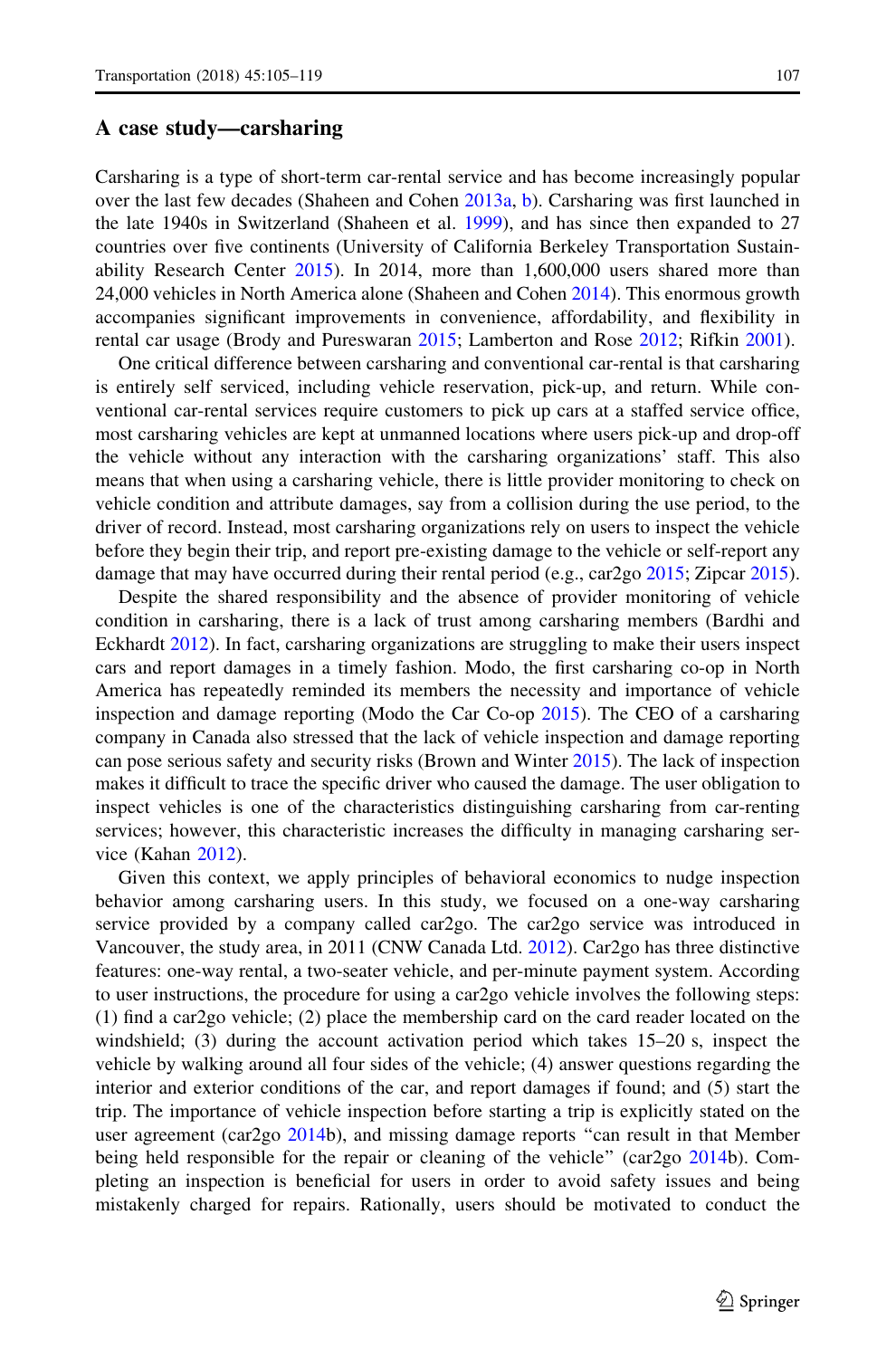inspection. However, the evidence reported below suggests that most users do not perform a proper inspection prior to starting their trip.

## Observation study

The observation was conducted at a designated parking area with 16 car2go vehicle spots at the University of British Columbia (UBC) Vancouver campus. The observation occurred over 5 days (October 22nd, 23rd, and 27–29th, 2014) during the morning and afternoon rush hour period (8:00–9:00 a.m., 3:30–4:30 p.m.). The rush hour period is determined by the data of vehicle availability from car2go Vancouver's website (car2go [2014](#page-12-0)a). For each observation period, we observed trips initiated by users at the parking area. The observation was conducted surreptitiously from a distance to avoid any interaction with car2go users. In total we tracked users' inspection behavior of 34 trips. Among those, 23 trips were started without any inspection, seven trips were started after an incomplete inspection (i.e., checking two or three sides of the vehicle), and only four trips were started with a full inspection (i.e., checking all four sides of the vehicle). In other words, 88 % of the trips were started without a full inspection during the observation period. The majority of those who did not conduct an inspection simply waited next to the car during the 15–20 s account activation period.

## Interview with Car2go users

To better understand the poor inspection behavior, semi-structured interviews were conducted with car2go users. The interviewees included 11 car2go users, including seven students and faculty members at UBC (See Appendix 1 in Supplementary Material). The number of participants was determined based on previous interview studies (Glaser and Strauss [1971;](#page-12-0) Mason, [2010](#page-13-0)), and the fact that little new opinion was gained after conducting 7–8 interviews. Each interview lasted 20–30 min and the questions covered basic user information, such as length of membership, motivation to join the service and frequency of usage. Interviewees were then questioned about their inspection behavior prior to starting a trip on car2go.

Six out of 11 participants admitted that they usually omit inspection before starting trips. This 55 % self-reported inspection omission is lower than that of the observation study (88 %). An interesting fact is that five out of six interviewees who omit an inspection on a regular basis knew that the inspection is their obligation given the user agreement, and nonetheless, they often skip the inspection. Respondents C, and F's responses are quoted below. Note that the interior and exterior questions are answered through choosing smiley or frown faces.

### Respondent C's case

| Interviewer | Do you remember how you answered the questions (of interior and                 |
|-------------|---------------------------------------------------------------------------------|
|             | exterior conditions)?                                                           |
|             | Respondent C Happy happy every time. Just like done done done I wanna go I want |

Respondent C Happy happy, every time. Just like done done done. I wanna go, I wanna go (…) There are two reasons why I hit happy happy. One is because usually everything is totally fine (…) and the second one is just speed. (a short conversation between interviewer and respondent C)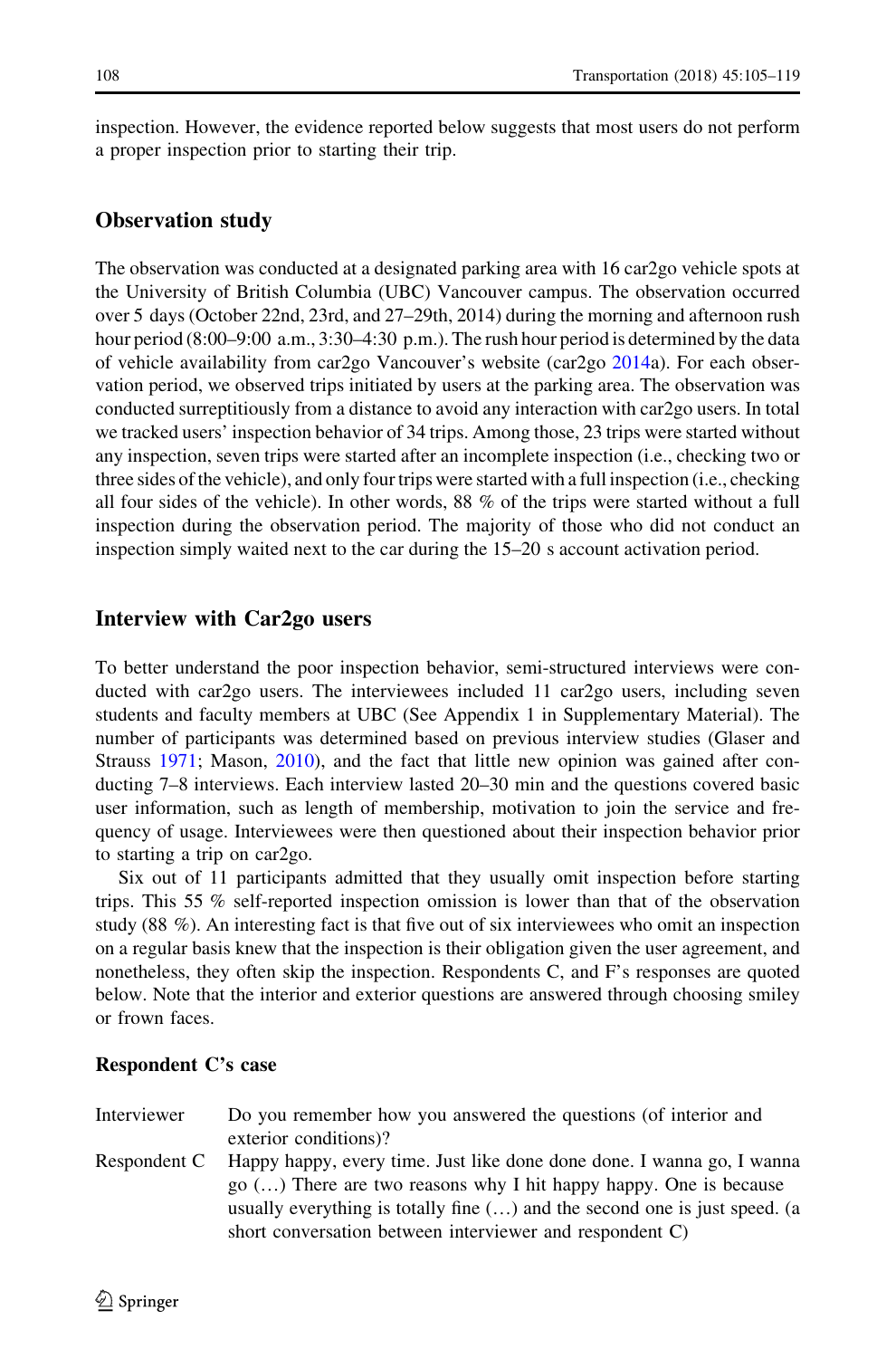Interviewer In that case do you check exterior before you start trip? Respondent C Never, I never do that… I totally should, but I never do that.

#### Respondent F's case

Interviewer Did you check outside (of the car)? Respondent F No I didn't walk around I just look around at the car before I get in and think if there is anything noticeable. Say if I rent a car, I walk around, and if there is a bump on the car, or something, I would take a photo and make sure that when I return it, you know, they don't debt me the damage that is already there. But I don't do that with car2go… Usually it's because I just want to get to somewhere faster and so probably to protect myself, I should do that level, but I just don't… I just wanna go to sleep so I don't wanna inspect a car.

In the both cases of respondent C and F, present-biased preference seemed to be the cause of the lack of inspection. They were aware that they should do an inspection before using the service; however, they did not. This gap in intention and action can be explained by assuming that participants C and F evaluate saving time and skipping inspection is more valuable than avoiding unnecessary charges and completing their responsibility to use the service. Another quote from respondent E is shown below.

#### Respondent E's case

| Respondent E  | "I think those questions are a bit weird. I don't know how many people is  |  |  |
|---------------|----------------------------------------------------------------------------|--|--|
|               | gonna take time especially I don't really know if they are charging me for |  |  |
|               | that time or not People are not gonna look around the car"                 |  |  |
| Interviewer   | "Did you check the vehicle?"                                               |  |  |
| Participant F | "No, I checked inside like fast, but I didn't walk around especially since |  |  |
|               | they are charging me I don't think anybody is doing it".                   |  |  |

In the case of respondent E, social norm seems to play a role. While the respondent did not know the behavior of other users, s/he expected them to behave as s/he did—skipping an inspection.

In addition, none of the respondents skipping an inspection was aware of using the account activation period (usually 15–20 s) to inspect the vehicle. Respondent E complained that car2go charges for the time for inspection; however, in reality, s/he was given the time to inspect, but was not aware of it. This could be explained by limited attention. For insurance, respondent C's saying, "I wanna go, I wanna go" implies that s/he focused on starting the trip as soon as possible. The pay-per-minute system of car2go may even make the user feel more rushed and keen to start the trip immediately. On the other hand, respondent F seemed to be distracted by the desire to go home and sleep.

Given these interview results, we decided to design a simple reminder to conduct an inspection before using a car2go vehicle. We believe that the reminder is practical and cost-effective, and has a minimal impact on the image of car2go service.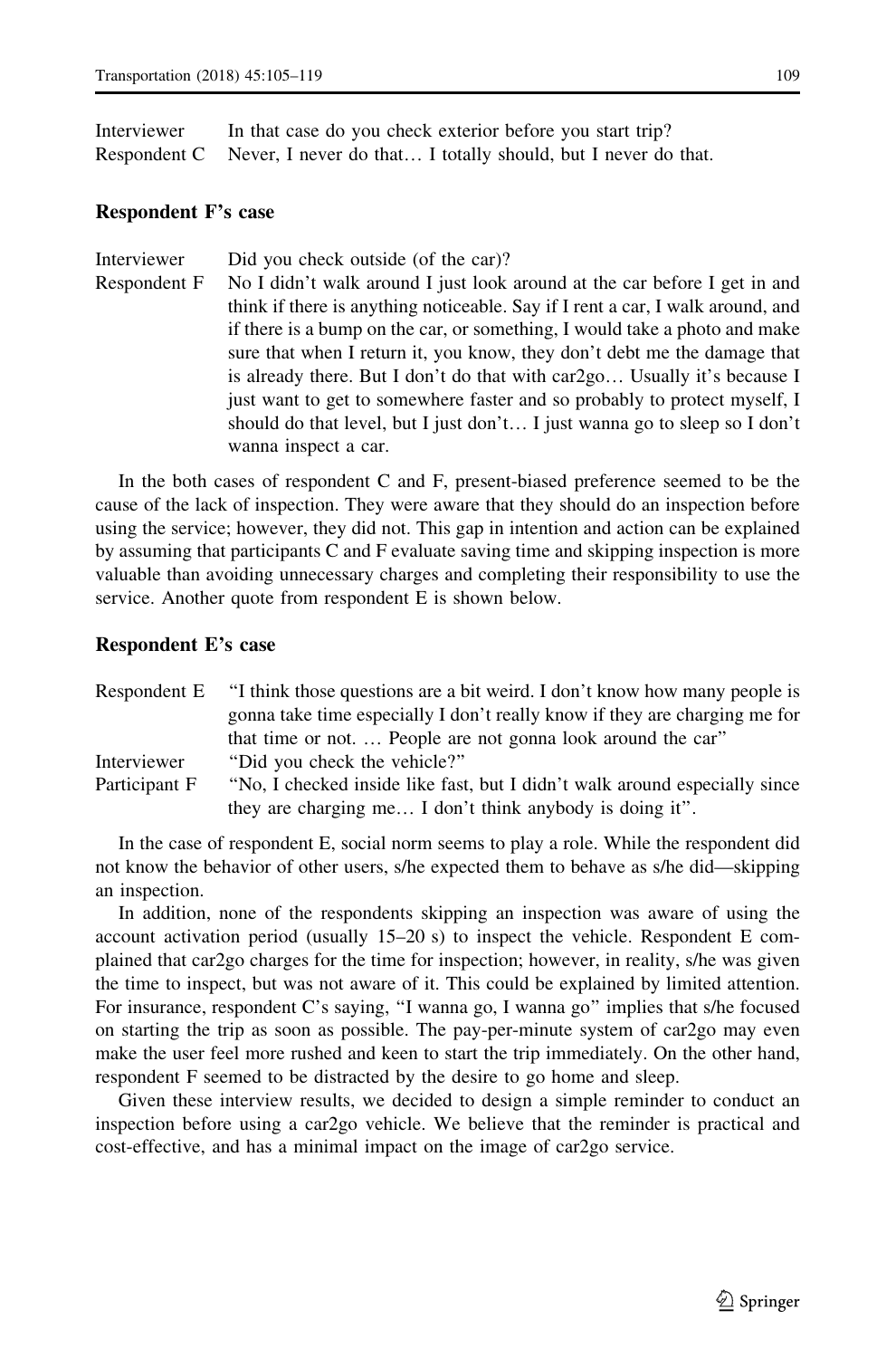## Field experiment

## Nudge design

We designed a reminder card as the visual prompt. The reminder card was 14 cm by 8 cm, and said ''Please INSPECT the car while waiting'' (Fig. 1). We explicitly mentioned ''while waiting'' so that people realize the availability of time for inspection. Below this message we invited participants to join a prize draw with a smiley face. This smiley face was printed as an injunctive message showing that conducting an inspection is socially preferable. It is known that using injunctive message along with a nudge is an effective way to minimize the boomerang effect (Cabinet Office: Behavioural Insights Team, Department of Energy and Climate Change, Communities and Local Government [2011;](#page-12-0) Cialdini et al. [1990;](#page-12-0) Schultz et al. [2007\)](#page-13-0). The red color of the text was to highlight the card on the blue and white car2go vehicles. On the back of the card, a survey link was provided, and participants were invited to take part in the survey about car2go to win a \$30 Amazon gift card (Fig. [2\)](#page-6-0). This reminder card was placed on the windshield of every car2go vehicle. Note that participants might notice the objective of this study (motivating inspection) by reading the project title on the back of the card. Because the reminder card already explicitly mentioned inspection, being aware of the study objective was not problematic to the experiment.

## Field experiment procedure

We selected two car2go designated parking areas on the UBC campus for the field experiment based on two criteria: (1) the availability of alternative transportation options, especially public transit services, and (2) the size of parking area. The first criterion was set based on the expectation that the accessibility to other transportation options would affect car2go usage patterns. The second criterion was simply for maximizing the number of observable trips. One of the two selected parking areas is the same as the one in observation study (hereafter referred to as Location A). Location A is the largest car2go parking area on campus with space for 16 vehicles. This parking area is located at the Eastern gateway to the university campus and in close proximity to almost all bus lines serving the campus. The other parking area (hereafter referred to as Location B) has space for 12 vehicles. Location B is at the western-most parking lot on campus and about 15-min walking distance from the bus services.

Fig. 1 A reminder card (actual scale) was designed as a visual prompt and was placed on the windshield of every car2go vehicle in the experiment

# **Please INSPI** the car while waiting

Take this card and join a prize draw! Check the back for details

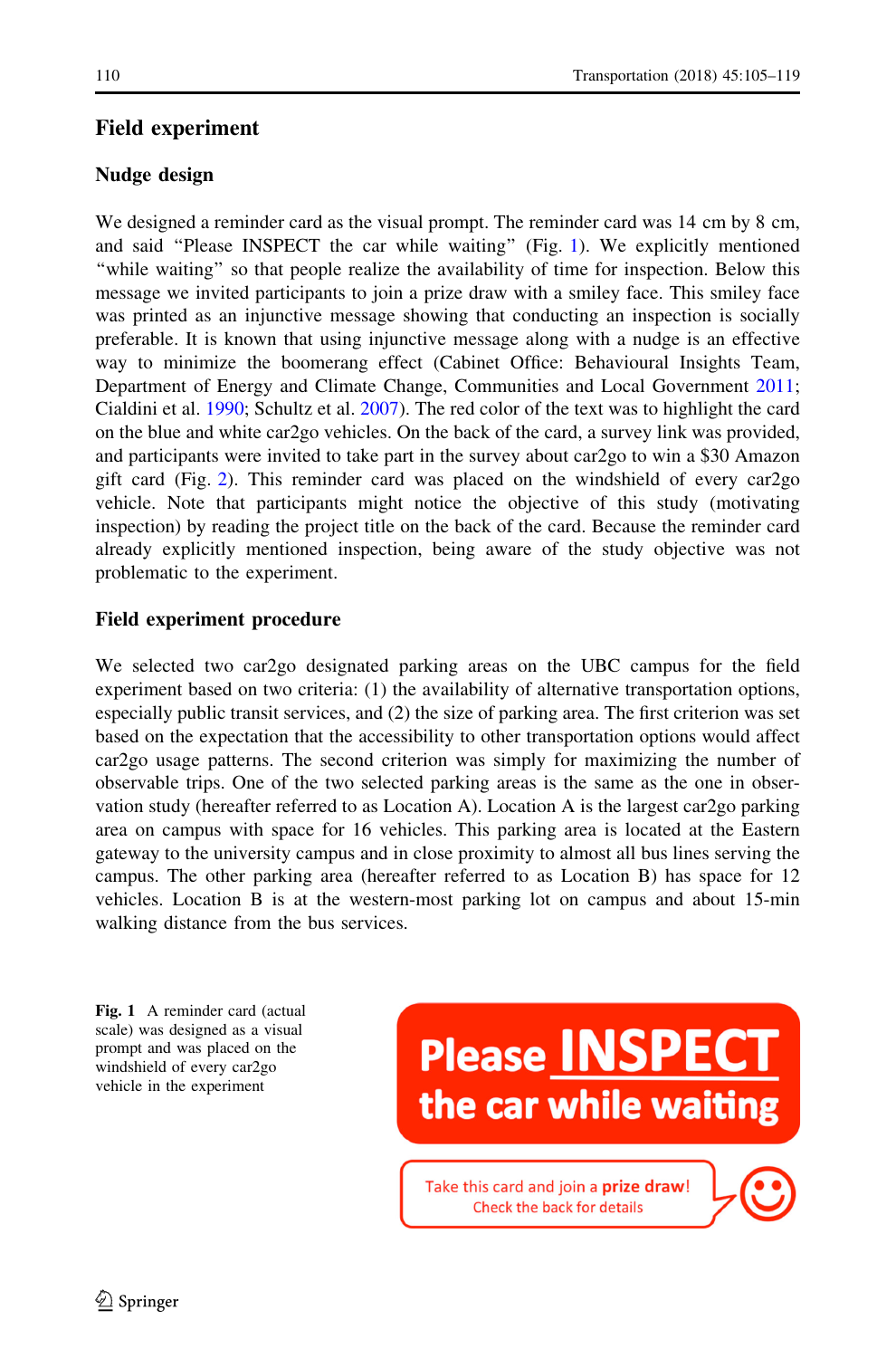<span id="page-6-0"></span>

## **Car-sharing User Survey** Please join the 5 min survey through the link or QR code below. One respondent will be awarded a \$30 amazon.ca gift card. Survey link: http://goo.gl/uNbhfV If you have any questions please contact us; Prof. Hadi Dowlatabadi: hadi.d@ubc.ca Ms. Michiko Namazu: 778-388-1755 or michiko.namazu@alumni.ubc.ca Project title: Rental Car Inspection Study

One location served as an intervention condition where each vehicle had the reminder card on the windshield, while the other as a control condition where none of the vehicles had the reminder card. To minimize the inherent differences between the two locations and external weather factors, the two conditions alternated every day. For example, on day 1 Location A served as the intervention condition and Location B as control, and on day 2 Location A was the control condition and Location B was the intervention condition.

Most of car2go trips started after 12 p.m., and thus the user behavior was recorded by a remote video camera in each location from 12 p.m. to the time when there was no car2go vehicles left in the parking area (around 5 p.m.). This also means that in the intervention condition, the reminder card was placed on the windshield of each vehicle at 12 p.m. The experiment was conducted every day for 4 weeks (from March 2nd to March 27th 2015, excluding weekends<sup>1</sup>). We did not collect information about specific car2go users, however, we recorded their inspection behavior.<sup>2</sup>

## Field experiment results and discussion

A total of 979 trips were observed during the 4 weeks, where 684 trips were initiated at the two locations, and 295 trips were terminated at the locations (Table [1\)](#page-7-0). To examine whether there were different usage patterns between the two locations, a two- way analysis of variance (ANOVA) (location  $\times$  weather conditions) was conducted. Weather was included because weather condition is a major determinant of car2go service demand (car2go Vancouver, personal communication, August 4th, 2014). The dependent measure was exhaustion time, which indicates the time at which all car2go vehicles were taken out. This is one of the most direct indicators of car2go vehicle usage. The analysis indicated that the time of vehicle exhaustion in Location A was earlier than that in Location B  $(F(1,30) = 6.14, p = .02, \eta p2 = .17)$ ; on average, the supply of cars was exhausted in Location A by 4:24 p.m., and in location B by 5:19 p.m. There was no main effect of weather  $(F(2,30) = 1.94, p = .16, \eta p2 = .11)$  or an interaction  $(F(2,20) = .71, p = .50,$  $np2 = .05$ ). Although the weather effect was not statistically significant, cloudy and rainy weathers hastened car exhaustion by 13 and 25 min for location A, and 34 and 98 min for location B, respectively. We suspect that faster exhaustion rate in location B during

<sup>1</sup> All trips observed on March 2nd were excluded due to a technical error in the video camera in Location A. Due to factors outside our control, observations on Fridays ended at 4 p.m.

 $2\degree$  The Video recordings are made using a low-resolution camera from a significant distance. The image is only just clear enough to discern inspection behavior while being too blurred to identify individual users.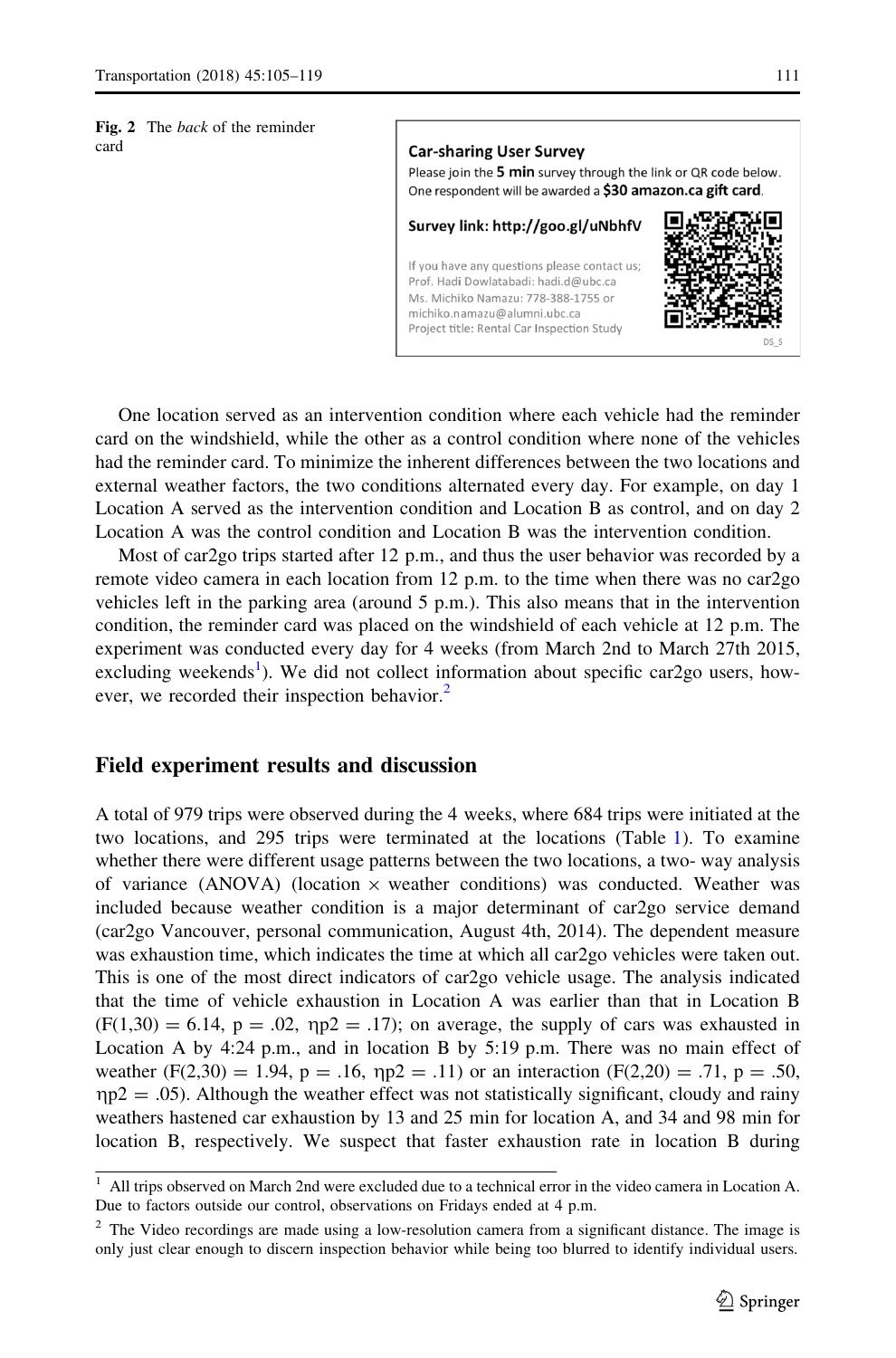<span id="page-7-0"></span>

| <b>Table 1</b> Summary statistics of<br>observed trips |                                                      | Location A  | Location B  | Total       |  |
|--------------------------------------------------------|------------------------------------------------------|-------------|-------------|-------------|--|
|                                                        | Total observed trips                                 |             |             |             |  |
|                                                        | Start                                                | 371         | 313         | 684         |  |
|                                                        | End                                                  | 171         | 124         | 295         |  |
|                                                        | Total                                                | 542         | 437         | 979         |  |
|                                                        | Trips used for the analysis (single-passenger trips) |             |             |             |  |
|                                                        | Control                                              | 166         | 135         | 301         |  |
|                                                        | Intervention                                         | 79          | 83          | 162         |  |
|                                                        | Total                                                | 245         | 218         | 463         |  |
|                                                        | Average vehicle exhaustion time                      |             |             |             |  |
|                                                        | Sunny                                                | $4:33$ p.m. | $6:05$ p.m. | $5:12$ p.m. |  |
|                                                        | Cloudy                                               | $4:20$ p.m. | $5:31$ p.m. | $5:01$ p.m. |  |
|                                                        | Rainy                                                | $4:08$ p.m. | $4:27$ p.m. | $4:18$ p.m. |  |
|                                                        | Total                                                | $4:24$ p.m. | 5:19 p.m.   | $4:00$ p.m. |  |

inclement weather may be due to the absence of a nearby public transit alternative (the closest bus terminal is a 15-min walk away).

Moreover, on average, in Location A, 24 % of vehicles remained by 4 p.m. and were all gone by 4:24 p.m., where in Location B, 54 % of vehicles were still available at 4 p.m. and all were taken by 5:19 p.m. We suspect that Location B users contained UBC employees, while Location A was more widely used by younger student members.<sup>3</sup> In the analyses reported below, we focused on trips initiated by a single user who unlocked the car by swiping his or her membership card over the card reader located on the windshield<sup>4</sup> (total 463 trips, 245 trips from Location A and 218 trips from Location B). Since the different patterns of use indicated that the users were two distinct populations at the two locations, we examined the result at the two locations independently.

#### Online survey

The back of the reminder card invited participation in an online survey. A total of 29 responses were submitted (location A: 12, location B: 17). Among the respondents, 35 % answered that they never or rarely inspect car2go vehicles, while more than 60 % of the respondents answered that they often inspect the vehicles. This self-reported inspection rate was five times higher than the inspection rate observed in the observation study and repeated during the first week by the control group  $(12-13 \%)$ . We suspect some shared traits lead people to take responsibility to inspect their vehicles and participate in the survey.

According to the survey results, the top three reasons for skipping an inspection were: (1) being in too much of a hurry (for 100  $\%$  of the respondents), (2) believing that the cars are usually fine (for 79 % of the respondents), and (3) the lighting condition not being good enough to see (for 78  $\%$  of the respondents). These results were consistent with the

This assumption is supported by the surveys completed on-line, but the self-selection aspects of the survey and small response rates do not permit us to calculate a statistical significance.

<sup>&</sup>lt;sup>4</sup> A relatively new feature permits access to vehicles via users' mobile phones, but is not widely adopted.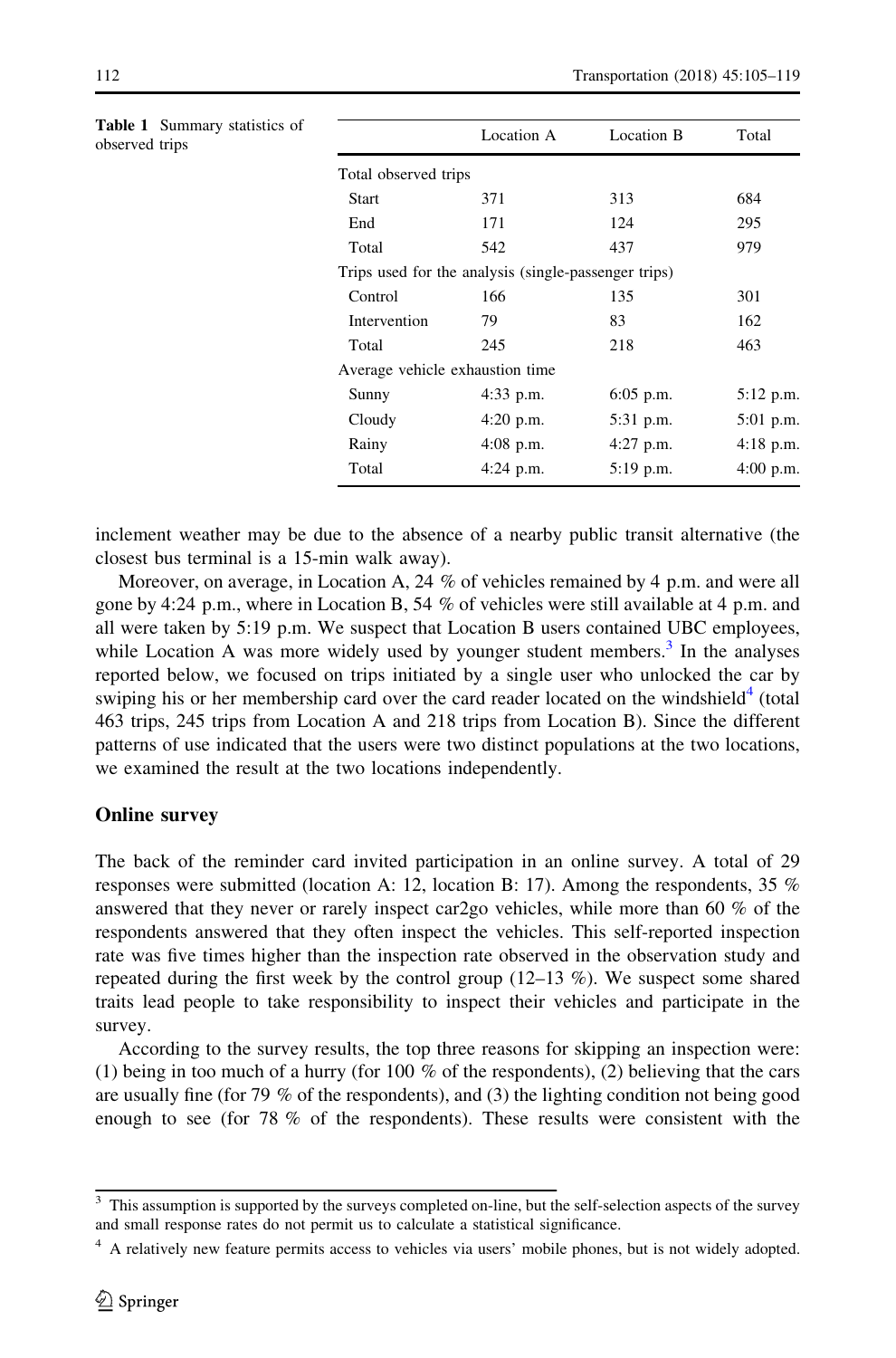findings from the interview. Since the sample size of the survey was small  $(n = 29)$ , survey results were used as supplementary support for the experiment results.

#### Behavioral change by the nudge

We examined the inspection behavior from video recordings in both the intervention and the control conditions every day throughout 4 weeks. We characterized a ''proper inspection'' as one in which the user walks around all four sides of the car before starting a trip. In each condition, we computed the daily inspection rate as the ratio between trips started after a proper inspection and the total number of trips in a given day. Daily inspection rates by condition and location are summarized in Fig. 3. The fluctuations seen in the figure are likely from relatively small sample size. Overall, inspection rates in the intervention condition were: Location A:  $M = .50$ ,  $SD = .20$ , Location B:  $M = .40$ ,  $SD = .16$ , while that in the control condition were: Location A:  $M = .15$ ,  $SD = .12$ , Location B:  $M = .24$ ,  $SD = .16$ .

A two-way ANOVA comparing condition (intervention and control) and week (week 1–4) was conducted for Location A and Location B separately to analyze the difference statistically. The main effect of condition was found in Location A  $(F(1,11) = 19.51$ ,  $p = .001$ ,  $np2 = .64$ ), while the effect was marginal in Location B (F(1,11) = 4.06,  $p = .07$ ,  $np2 = .27$ ). There was no main effect of week in either location (Location A:  $F(3,11) = .71$ ,  $p = .56$ ,  $np2 = .16$ ; Location B:  $F(3,11) = 1.36$ ,  $p = .31$ ,  $np2 = .27$ ), or interaction (Location A: F(3,11) = .90, p = .47,  $np2$  = .20, Location B: F(3,11) = .64,  $p = .61$ ,  $np2 = .15$ ). The inspection rate in the intervention condition remained high throughout the 4-week period (week 1–2 vs. 3–4, Location A:  $t(8) = .07$ ,  $p = .41$ ,  $d = .55$ , Location B:  $t(7) = .14$ ,  $p = .89$ ,  $d = .09$ ), suggesting that the effect of the intervention card was persistent throughout the whole experiment period. On the other hand, while the inspection rate in the control condition stayed almost constant in location A (week 1–2 vs. 3–4:  $t(7) = .28$ ,  $p = .79$ ,  $d = .18$ ), Location B showed an increase in the inspection rate in the control condition in the last 2 weeks (week  $1-2$  vs.  $3-4$ :  $t(8) = 2.37$ ,  $p = .05$ ,  $d = 1.5$ ). Although the difference was marginal ( $p = .05$ ), the effect size was large  $(d = 1.5)$ .

The upward trend of the inspection rate in the control condition in location B may be driven by learning effects in repeated users. Because the intervention and the control conditions alternated between the two locations across days, the car2go users experienced

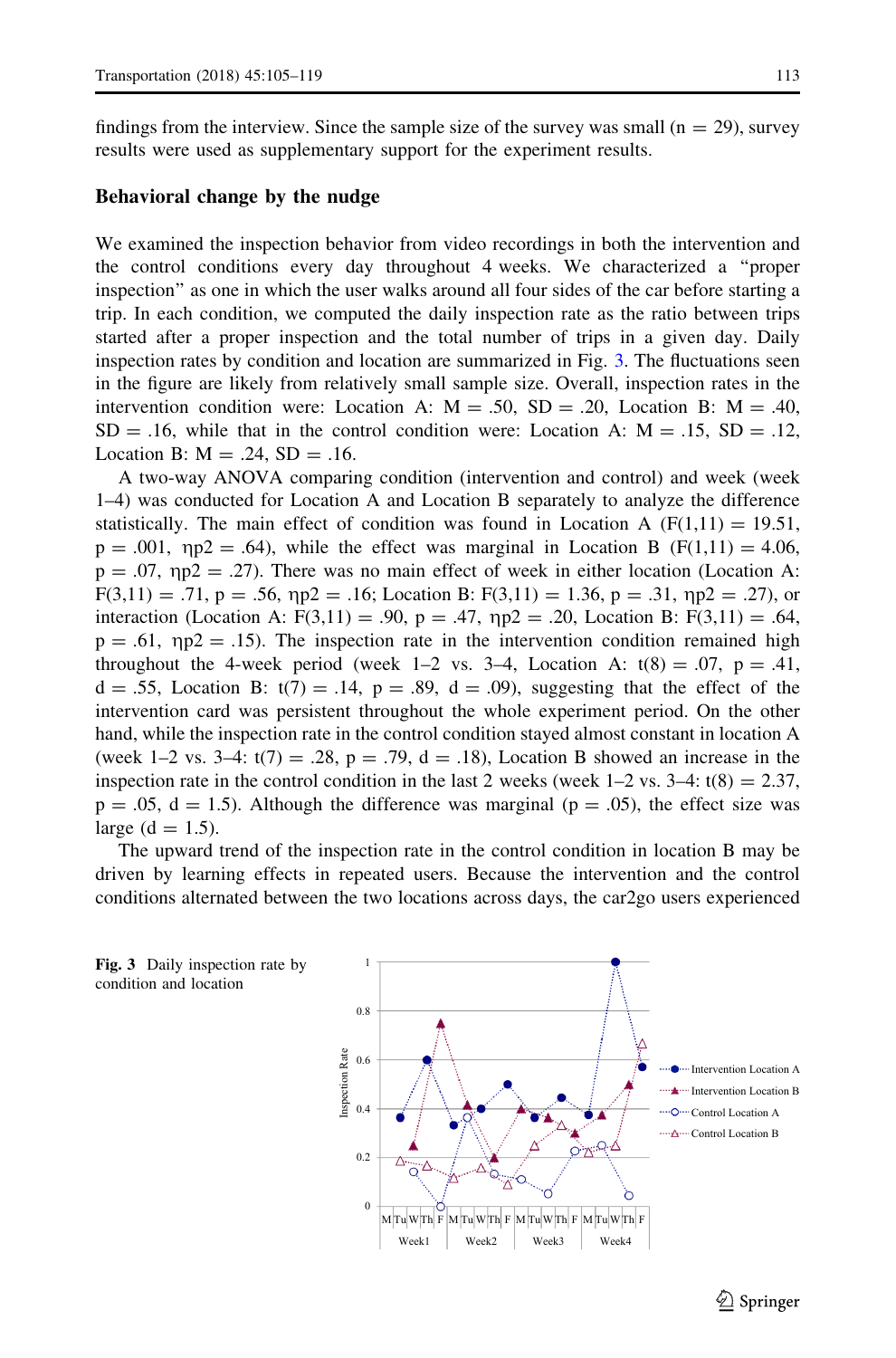the reminder card in location B during intervention days, and continued to inspect the car in location B even in the absence of the reminder card (control condition). This learning effect depends on the existence of repeated car2go users in location B. Given factors, such as locational factors (Location B is less exposed to the public so that probably not all car2go users know about the parking) and relatively late vehicle exhaustion time (see Table [1](#page-7-0)), Location B is more likely to have repeating users than Location A.

#### Nudge effect in different weather

Figure 4 presented results by weather conditions. When no intervention card was present, users inspected more often in cloudy and rainy conditions than sunny condition (sunny vs rainy or cloudy in the control condition: Location A:  $\chi^2 = 5.51$ , p = .02, Location B:  $\gamma^2 = 4.34$ , p = .04).<sup>5</sup> This is opposite from the finding from the interview: interviewees listed bad weather condition as a reason of inspection omission. One possible explanation here is that user demographics may be different between sunny and rainy or cloudy days, because bad weather can make car2go service more attractive compared to public transit services by providing quick door-to-door mobility. Vehicle exhaustion time (in Table [1](#page-7-0)) supports this argument: cloudy and rainy weather can hasten vehicle exhaustion time by between 13 and 98 min compared to sunny days. Taking into account the inspection result, occasional car2go users, such as users who use car2go services only in rainy days, may inspect more often than regular users.

When the reminder card was present, the inspection rate increased in all weather conditions (sunny, cloudy, and rainy) in Location A (sunny:  $\gamma^2 = 12.70$ , p < .001, cloudy:  $\chi^2 = 3.25$ , p = .07, and rainy:  $\chi^2 = .94$ , p = .33). On the other hand, the effect was only present in sunny condition in Location B (sunny:  $\chi^2 = 9.15$ , p < .01, cloudy:  $\chi^2$  < .001,  $p = .99$ , rainy:  $\chi^2 = 0$ ,  $p = 1.00$ ) (see Footnote 5) (see Fig. 4). One possible explanation of this heterogeneity between the locations is that most of cloudy and rainy conditions were observed during the last 2 weeks (52 % and 96 % of trips started in cloudy and rainy condition were observed in the last 2 weeks). Since the inspection rate in the control



Multiple Chi square tests were conducted since the sample size was not large enough to conduct a  $t$  test.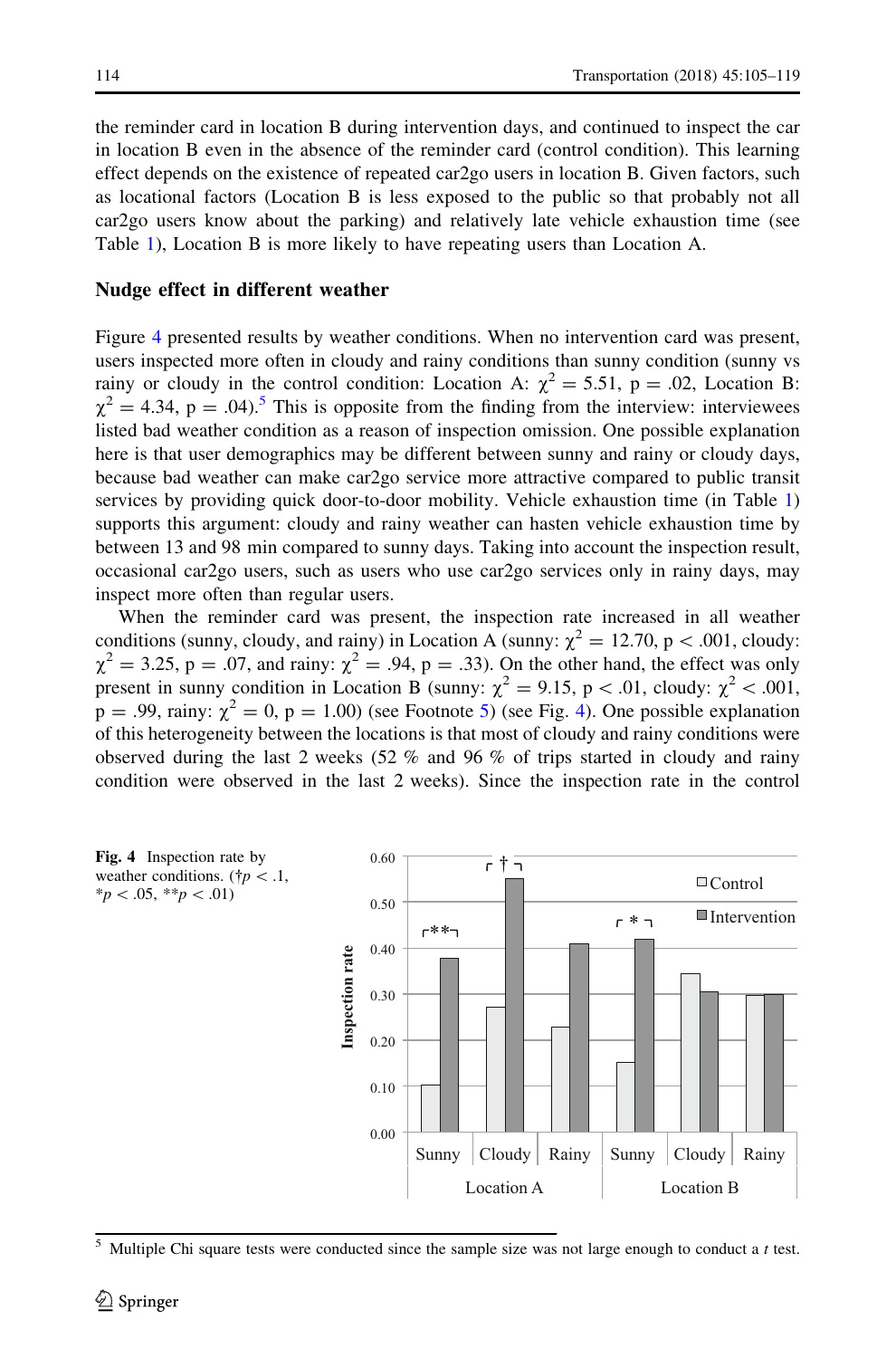

condition increased in the last 2 weeks in Location B, possibly due to the learning effect, the reminder card's effect can be weakened. Another possibility is the visibility of the card: Location B is hidden in the middle of campus where there is less lighting, reducing the salience of the card.

#### Nudge effect by time

The time of trip initiation also brings interesting insights (see Fig. 5). First of all, inspection rate in the control condition is higher among users starting trips after 4 p.m. in both locations (trips started before 4 p.m. vs. after 4 p.m.: Location A:  $\chi^2 = 6.24$ , p = .01, Location B:  $\chi^2 = 4.43$ , p = .04). This may result from user demographic difference between before and after 4 p.m., because after 4 p.m. trips were highly likely done by commuters returning from UBC to their home. The result implies that those commuters tend to inspect more often than others. In terms of the reminder card, it increased inspection at all times in Location A except after 4 p.m. trips (Location A: 12–2 p.m.:  $\chi^2 = 14.75$ , p < .001, 2–4 p.m.:  $\chi^2 = 11.27$ , p < .001, 4–6 p.m.:  $\chi^2 = .01$ , p = .94). The inspection rate of after 4 p.m. trips decreased in the intervention condition in Location A. One explanation is the small sample size: most cars were taken out before 4 p.m. at Location A, only 16 trips were observed after 4 p.m. in the intervention condition. In terms of Location B, the intervention card's effect is positive but not statistically significant (12–2 p.m.:  $\chi^2 = .74$ , p = .74, 2–4 p.m.:  $\chi^2 = 1.28$ , p = .26, 4–6 p.m.:  $\chi^2 = 1.49$ ,  $p = .22$ ).

## General discussion

The goal of the current study was to develop a nudge to motivate vehicle inspection in carsharing users prior to starting their trip. In a randomized field experiment, a reminder card prompting inspection was placed on the windshield of the vehicles in the intervention condition, whereas there were no reminders in the control condition. We found that more users inspected the vehicle in the presence of the reminder card than in the control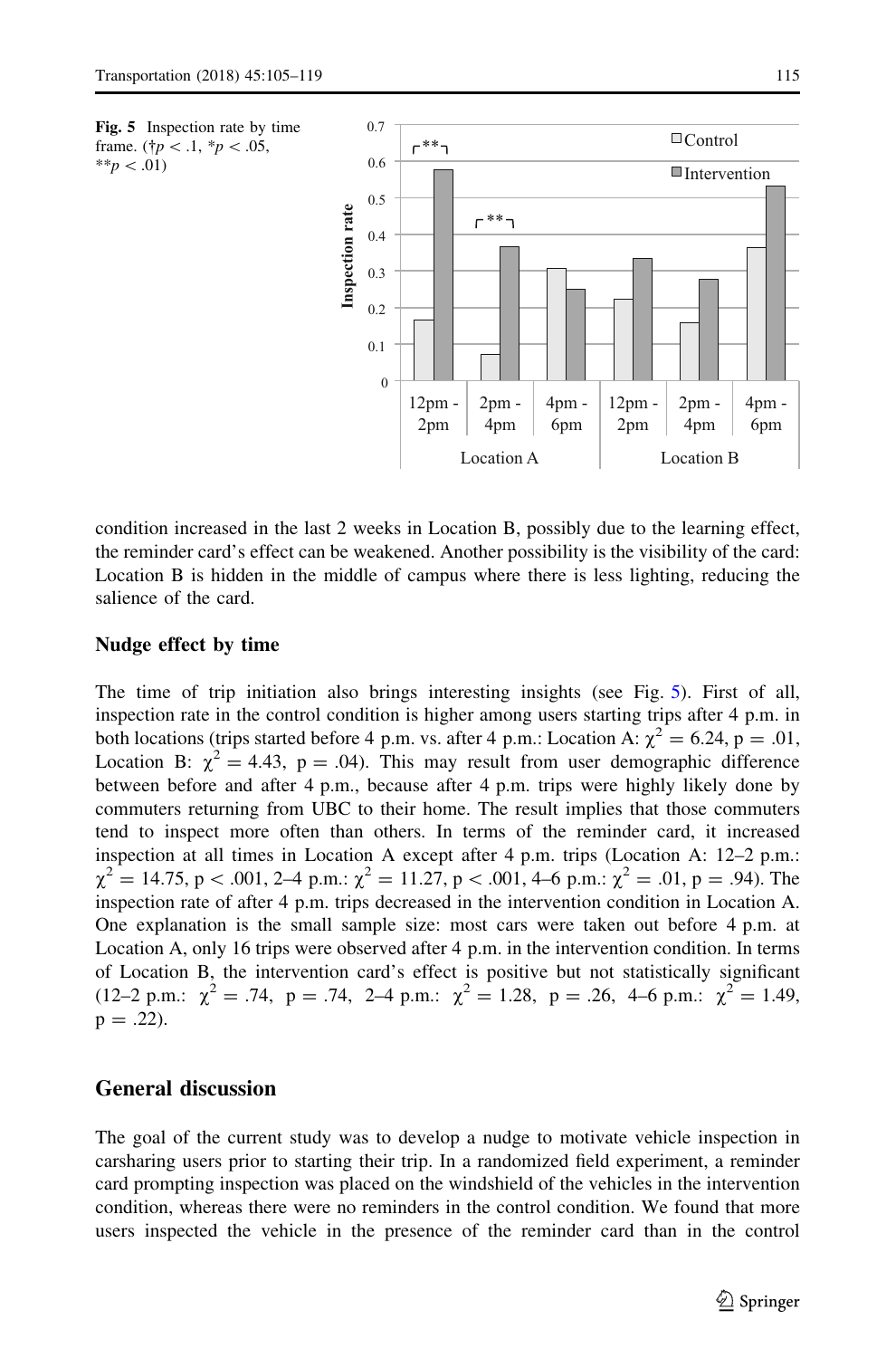condition (the overall inspection ratio increased to 40–50 % from 15–24 %). This suggests that the developed nudge, visual reminder was effective in promoting inspection behavior by directing users' attention to the card and facilitating immediate behavior change. Over 4 weeks, the inspection rate was consistently higher in the intervention condition than in the control condition. This benefit remained the same over time, suggesting that repeated exposures to the reminder card did not diminish the impact of the intervention on inspection behavior. Finally, the external factors and user demographics could affect the impact of the reminder card. Commuting users are likely to inspect more often even without the intervention cards, and bad weather conditions seem to diminish the effect of the reminder card especially in the more isolated location B. The users in location B continued to inspect the vehicles even in the absence of the reminder card in the last 2 weeks of the experiment, suggesting a persistence effect of the intervention, especially for repeating users.

The benefit of the reminder card was both consistent and persistent in our experiment. However, the overall inspection rate in the intervention condition was around 50 %, meaning that only one out of two users inspected the vehicle when the reminder card was present. Although this was a significant improvement from the baseline inspection rate (12 %), half of the users still did not inspect the vehicle even in the presence of the reminder card. According to the online survey, 40 % of the respondents answered that even with the reminder card, they still did not inspect the car. This suggests that the lack of inspection was not driven solely by lack of attention or forgetting, but by other factors as well.

Given this finding, how could we improve the nudge? A possible approach is to remind users of the possibility of financial charge by omitting an inspection. For the users who did inspect the vehicle, their motivation was to avoid unnecessary charges in case of previous damages. Therefore, the nudge reminder card can be improved by stating: ''Please inspect the car while waiting. You may be mischarged''. However, such wording can negatively affect the image of the car2go service.

Another possible approach is providing reward instead. For example, placing a sticker with a code to one of car2go vehicles, and use it as a lucky sticker. Anyone who found the sticker and report the correct code can get a reward or win a prize. This approach stimulates inspection by not only financial motivation but also regret aversion (Kessler and Zhang [2014](#page-12-0)). The lucky sticker will not affect the outcome from skipping inspection; however, with the sticker, skipping inspection may be a lost opportunity to win something. Since people feel stronger towards losing than gaining (Tversky and Kahneman [1991\)](#page-13-0), this approach is likely to motivate people to inspect more than simple reward system. A possible shortcoming from this approach is that the effect is less likely to lead to persistent effect after the removal of the intervention (Kessler and Zhang [2014](#page-12-0)).

Rather than implementing a nudge, there is a possibility to minimize the misbehavior by improving customer service. In discussing our findings with frequent users of car2go, we also learned that the process of reporting damage can be very time-consuming. However, unlike voluntary vehicle refueling, time spent reporting damage to the car is charged to users, rather than leading to a credit on their account. This system might have discouraged users to conduct inspections before starting trips.

Throughout the study, the effect of nudge was examined by a randomized field experiment. This approach is more appropriate to examine the effect of a nudge compared to surveys and simulations. However, natural field experiment in which participants do not know that they are participating in an experiment may give a better environment to test the effect of a nudge, since behavior may be affected by the awareness of being in an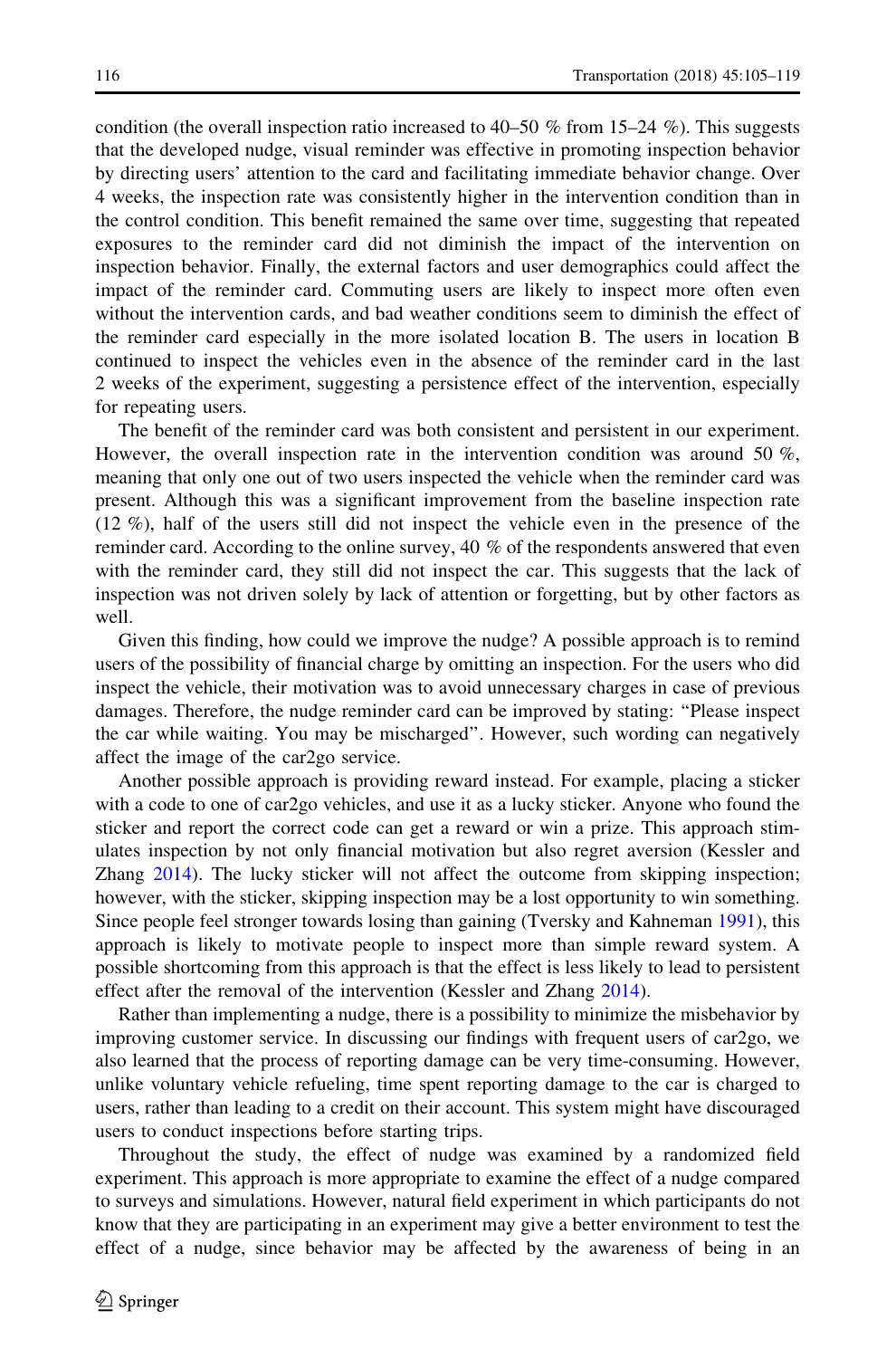<span id="page-12-0"></span>experiment. Conducting natural field experiment, however, requires a more careful review of the study procedure in order to avoid any violation of freedom of choice and privacy among potential survey participants.

In this study, we used carsharing as an example to apply behavioral economics to make changes in people's transportation related behavior. A small and simple reminder card could improve the inspection behavior; the inspection ratio increased to  $40-50\%$  from 15–24 %. In addition, the reminder card seems to have a persistent effect in which behavioral change lasts even after the removal of the nudge. This type of small nudge has a huge potential to be implemented in a variety of cases in the field of transportation. We hope that the current study can motivate more nudges to be designed and tested to improve a variety of issues in transportation systems.

## References

- Allcott, H., Mullainathan, S.: Behavior and energy policy. Science, 327(5970):1204–1205 (2010). [http://](http://www.jstor.org/stable/40544368) [www.jstor.org/stable/40544368](http://www.jstor.org/stable/40544368)
- Bardhi, F., Eckhardt, G.M.: Access-based consumption: the case of car sharing. J. Consum. Res. 39(4), 881–898 (2012). doi[:10.1086/666376](http://dx.doi.org/10.1086/666376)
- Brody, P., Pureswaran, V.: The next digital gold rush: how the internet of things will create liquid. Transpar. Mark. Strategy Leadersh. 43(1), 36–41 (2015). doi[:10.1108/SL-11-2014-0094](http://dx.doi.org/10.1108/SL-11-2014-0094)
- Brown, C., Winter, A.: In Your Own Words: Operators Manage Security Issues–Article–Auto Rental News [http://www.autorentalnews.com/article/story/2014/05/in-your-own-words-operators-manage-security](http://www.autorentalnews.com/article/story/2014/05/in-your-own-words-operators-manage-security-issues/page/2.aspx)[issues/page/2.aspx](http://www.autorentalnews.com/article/story/2014/05/in-your-own-words-operators-manage-security-issues/page/2.aspx) (2015). Accessed 14 May 2015
- Cabinet Office: Behavioural insights team, Department of Energy and Climate Change, Communities and Local Government. Behav. Change Energy Use 1–35 (2011)
- Car2go: car2go Vancouver Website. <https://www.car2go.com/en/vancouver/> (2014). Accessed 21 Nov 2014
- Car2go: car2go trip process agreement (Canada), 1–15 (2014)
- Car2go: car2go Vancouver website: how does car2go work? [https://www.car2go.com/en/vancouver/how](https://www.car2go.com/en/vancouver/how-does-car2go-work/)[does-car2go-work/](https://www.car2go.com/en/vancouver/how-does-car2go-work/) (2015). Accessed 8 Feb 2015
- Castleman, B.L., Page, L.C.: Freshman year financial aid nudges: an experiment to increase FAFSA renewal and college persistence. J. Hum. Res. (2015). doi:[10.3368/jhr.51.2.0614-6458R](http://dx.doi.org/10.3368/jhr.51.2.0614-6458R)
- Cialdini, R.B., Reno, R.R., Kallgren, C.A.: A focus theory of normative conduct: recycling the concept of norms to reduce littering in public places. J Personal. Soc. Psychol. 58(6), 1015–1026 (1990). doi:[10.](http://dx.doi.org/10.1037/0022-3514.58.6.1015) [1037/0022-3514.58.6.1015](http://dx.doi.org/10.1037/0022-3514.58.6.1015)
- CNW Canada Ltd.: car2go poised for growth in Vancouver this spring. [http://www.newswire.ca/en/story/](http://www.newswire.ca/en/story/940701/car2go-poised-for-growth-in-vancouver-this-spring/) [940701/car2go-poised-for-growth-in-vancouver-this-spring/](http://www.newswire.ca/en/story/940701/car2go-poised-for-growth-in-vancouver-this-spring/) (2012). Accessed 18 Feb 2015
- Glaser, B.G., Strauss, A.L.: The discovery of grounded theory: strategies for qualitative research, 4th edn. Aldine Publishing Company, Chicago (1971)
- Hardy, H., Kumar, V., Doros, G., Farmer, E., Drainoni, M.-L., Rybin, D., et al.: Randomized controlled trial of a personalized cellular phone reminder system to enhance adherence to antiretroviral therapy. AIDS Patient Care STDs (2011). doi[:10.1089/apc.2010.0006](http://dx.doi.org/10.1089/apc.2010.0006)
- Kahan, P.D.M.: Cultural Cognition as a Conception of the Cultural Theory of Risk. In: Roeser, S., Hillerbrand, R., Sandin, P., Peterson, M. (eds.) Handbook of Risk Theory, pp. 725–759. Springer, Dordrecht (2012). doi:[10.1007/978-94-007-1433-5\\_28](http://dx.doi.org/10.1007/978-94-007-1433-5_28)
- Kahneman, D.: A perspective on judgment and choice: mapping bounded rationality. Am. Psychol. 58(9), 697–720 (2003). doi[:10.1037/0003-066X.58.9.697](http://dx.doi.org/10.1037/0003-066X.58.9.697)
- Kahneman, D., Tversky, A.: Prospect theory: an analysis of decision under risk. Econometrica 47(2), 263 (1979). doi[:10.2307/1914185](http://dx.doi.org/10.2307/1914185)
- Karlan, D., McConnell, M., Mullainathan, S., Zinman, J.: Getting to the top of mind: how reminders increase saving. Manag. Sci. (2016). doi:[10.1287/mnsc.2015.2296](http://dx.doi.org/10.1287/mnsc.2015.2296)
- Kessler, J.B., Zhang, C.Y.: Behavioral Economics and Health. Oxford Textbook of Public Health, New York (2014)
- Lamberton, C.P., Rose, R.L.: When is ours better than mine? a framework for understanding and altering participation in commercial sharing systems. J. Mark. 76(4), 109–125 (2012). doi:[10.2139/ssrn.](http://dx.doi.org/10.2139/ssrn.1939289) [1939289](http://dx.doi.org/10.2139/ssrn.1939289)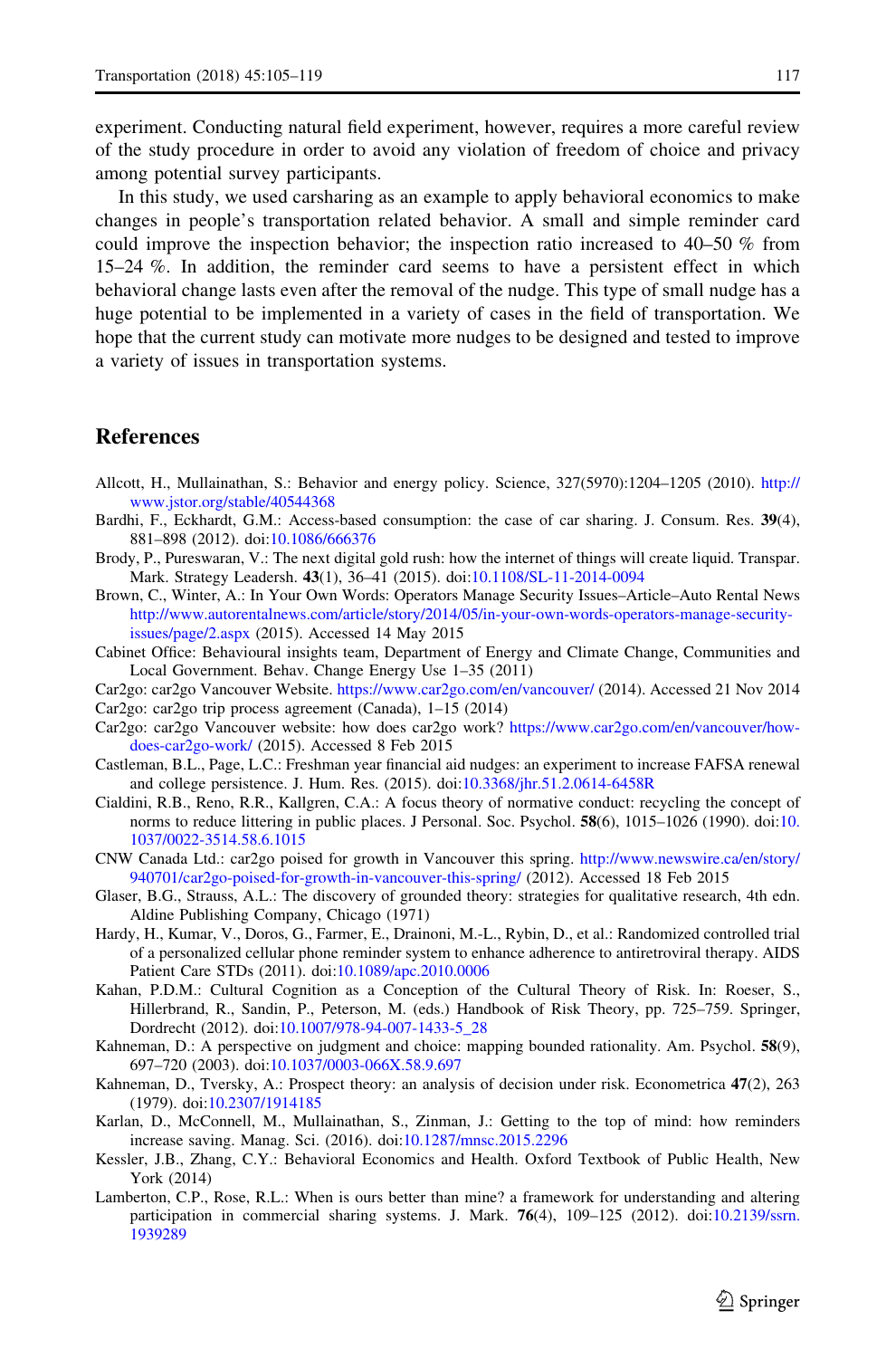- <span id="page-13-0"></span>Mahtani, K.R., Heneghan, C.J., Glasziou, P.P., Perere, P.: Reminder packaging for improving adherence to self-administered long-term medications. Cochrane Database Syst. Rev. 7(9), 1–61 (2011). doi:[10.](http://dx.doi.org/10.1002/14651858.CD005025.pub3) [1002/14651858.CD005025.pub3](http://dx.doi.org/10.1002/14651858.CD005025.pub3)
- Mason, M.: Sample size and saturation in PhD studies using qualitative interviews. Forum Qualitative Sozialforschung Forum Qualitative Social Research 11(3), 1–16 (2010)
- Metcalfe, R., Dolan, P.: Behavioural economics and its implications for transport. J. Transp. Geogr. 24(C), 503–511 (2012). doi[:10.1016/j.jtrangeo.2012.01.019](http://dx.doi.org/10.1016/j.jtrangeo.2012.01.019)
- Modo the Car Co-op: Pro-tip: checking for damage-modo. [http://www.modo.coop/blog/pro-tip-checking](http://www.modo.coop/blog/pro-tip-checking-for-damage/)[for-damage/](http://www.modo.coop/blog/pro-tip-checking-for-damage/) (2015). Accessed 13 May 2015
- Newton, K.H., Wiltshire, E.J., Elley, C.R.: Pedometers and text messaging to increase physical activity randomized controlled trial of adolescents with type 1 diabetes. Diabetes Care 32(5), 813–815 (2009). doi[:10.2337/dc08-1974](http://dx.doi.org/10.2337/dc08-1974)
- Nickerson, D.W., Rogers, T.: Do you have a voting plan? Implementation intentions, voter turnout, and organic plan making. Psychol. Sci. 21(2), 194–199 (2010). doi:[10.1177/0956797609359326](http://dx.doi.org/10.1177/0956797609359326)
- Pop-Eleches, C., Thirumurthy, H., Habyarimana, J.P., Zivin, J.G., Goldstein, M.P., de Walque, D., et al.: Mobile phone technologies improve adherence to antiretroviral treatment in a resource-limited setting: a randomized controlled trial of text message reminders. Aids 25(6), 825–834 (2011). doi:[10.1097/](http://dx.doi.org/10.1097/QAD.0b013e32834380c1) [QAD.0b013e32834380c1](http://dx.doi.org/10.1097/QAD.0b013e32834380c1)
- Rifkin, J.: The age of access: can civilization survive with the commercial sphere as the primary mediator of human life? RESURGENCE-LONDON-NAVERN ROAD (2001)
- Schultz, P.W., Nolan, J.M., Cialdini, R.B., Goldstein, N.J., Griskevicius, V.: The constructive, destructive, and reconstructive power of social norms. Psychol. Sci. 18(5), 429–434 (2007). doi:[10.1111/j.1467-](http://dx.doi.org/10.1111/j.1467-9280.2007.01917.x) [9280.2007.01917.x](http://dx.doi.org/10.1111/j.1467-9280.2007.01917.x)
- Shaheen, S.A., Cohen, A.P.: Carsharing and personal vehicle services: Worldwide market developments and emerging trends. Int. J. Sustain. Transp. 7(1), 5–34 (2013). doi[:10.1080/15568318.2012.660103](http://dx.doi.org/10.1080/15568318.2012.660103)
- Shaheen, S.A., Sperling, D., Wagner, C.: A short history of carsharing in the 90's. Inst. Transp. Stud. (1999)
- Shaheen, S., Cohen, A.: Innovative mobility carsharing outlook: carsharing market overview, analysis, and trends. [http://tsrc.berkeley.edu/sites/tsrc.berkeley.edu/files/Innovative%20Mobility%20Industry%](http://tsrc.berkeley.edu/sites/tsrc.berkeley.edu/files/Innovative%2520Mobility%2520Industry%2520Outlook_Carsharing_Spring%25202013%2520FINAL_0.pdf) [20Outlook\\_Carsharing\\_Spring%202013%20FINAL\\_0.pdf](http://tsrc.berkeley.edu/sites/tsrc.berkeley.edu/files/Innovative%2520Mobility%2520Industry%2520Outlook_Carsharing_Spring%25202013%2520FINAL_0.pdf) (2013). Accessed 7 Oct 2014
- Shaheen, S., Cohen, A.: Innovative mobility carsharing outlook: carsharing market overview, analysis and trends. [http://tsrc.berkeley.edu/sites/tsrc.berkeley.edu/files/Fall%202014%20Carsharing%20Outlook%](http://tsrc.berkeley.edu/sites/tsrc.berkeley.edu/files/Fall%25202014%2520Carsharing%2520Outlook%2520Final.pdf) [20Final.pdf](http://tsrc.berkeley.edu/sites/tsrc.berkeley.edu/files/Fall%25202014%2520Carsharing%2520Outlook%2520Final.pdf) (2014). Accessed 17 Feb 2015
- Simon, H.A.: Models of bounded rationality: empirically grounded economic reason. MIT Press, Cambridge (1982)
- Slovic, P., Zionts, D., Woods, A.K., Goodman, R., Jinks, D.: Psychic numbing and mass atrocity. New York University School of Law Public Law Legal Theory Research Paper Series Working Paper, pp. 1–17 (2011)
- Sunstein, C.R.: Nudging: a very short guide. J. Consum. Policy 37(4), 583–588 (2014). doi:[10.1007/s10603-](http://dx.doi.org/10.1007/s10603-014-9273-1) [014-9273-1](http://dx.doi.org/10.1007/s10603-014-9273-1)
- Thaler, R.: Toward a Positive Theory of Consumer Choice. J. Econ. Behav. Organ. 1(1), 39–60 (1980)
- Thaler, R.H., Benartzi, S.: Save More Tomorrow<sup>TM</sup>: using behavioral economics to increase employee saving. J. Polit. Econ. 112(S1), S164–S187 (2004). doi[:10.1086/380085](http://dx.doi.org/10.1086/380085)
- Thaler, R.H., Shefrin, H.M.: An economic theory of self-control. J. Polit. Econ. (1981). doi:[10.2307/](http://dx.doi.org/10.2307/1833317) [1833317](http://dx.doi.org/10.2307/1833317)
- Thaler, R.H., Sunstein, C.R.: Nudge: improving decisions about health, wealth, and happiness. Penguin, Ney York (2009)
- Tversky, A., Kahneman, D.: Loss aversion in riskless choice: a reference-dependent model. Q. J. Econ. 106(4), 1039–1061 (1991). doi[:10.2307/2937956](http://dx.doi.org/10.2307/2937956)
- University of California Berkeley Transportation Sustainability Research Center Website. (2015) Accessed 17 Feb 2015
- Vervloet, M., Linn, A.J., van Weert, J.: The effectiveness of interventions using electronic reminders to improve adherence to chronic medication: a systematic review of the literature. J. Am. Med. Inform. Assoc. (2012). doi[:10.1136/amiajnl-2011-000748](http://dx.doi.org/10.1136/amiajnl-2011-000748)
- Wisdom, J., Downs, J.S., Loewenstein, G.: Promoting healthy choices: information versus convenience. Am. Econ. J. Appl. Econ. (2010). doi:[10.1257/app](http://dx.doi.org/10.1257/app)
- Zipcar: Zipcar privacy policy. <http://www.zipcar.ca/privacy-policy> (2015). Accessed 3 March 2015

Michiko Namazu is a Ph.D. candidate in the Institute for Resources, Environment and Sustainability at the University of British Columbia. Her main research topics are sharing economy and its impacts on societies.